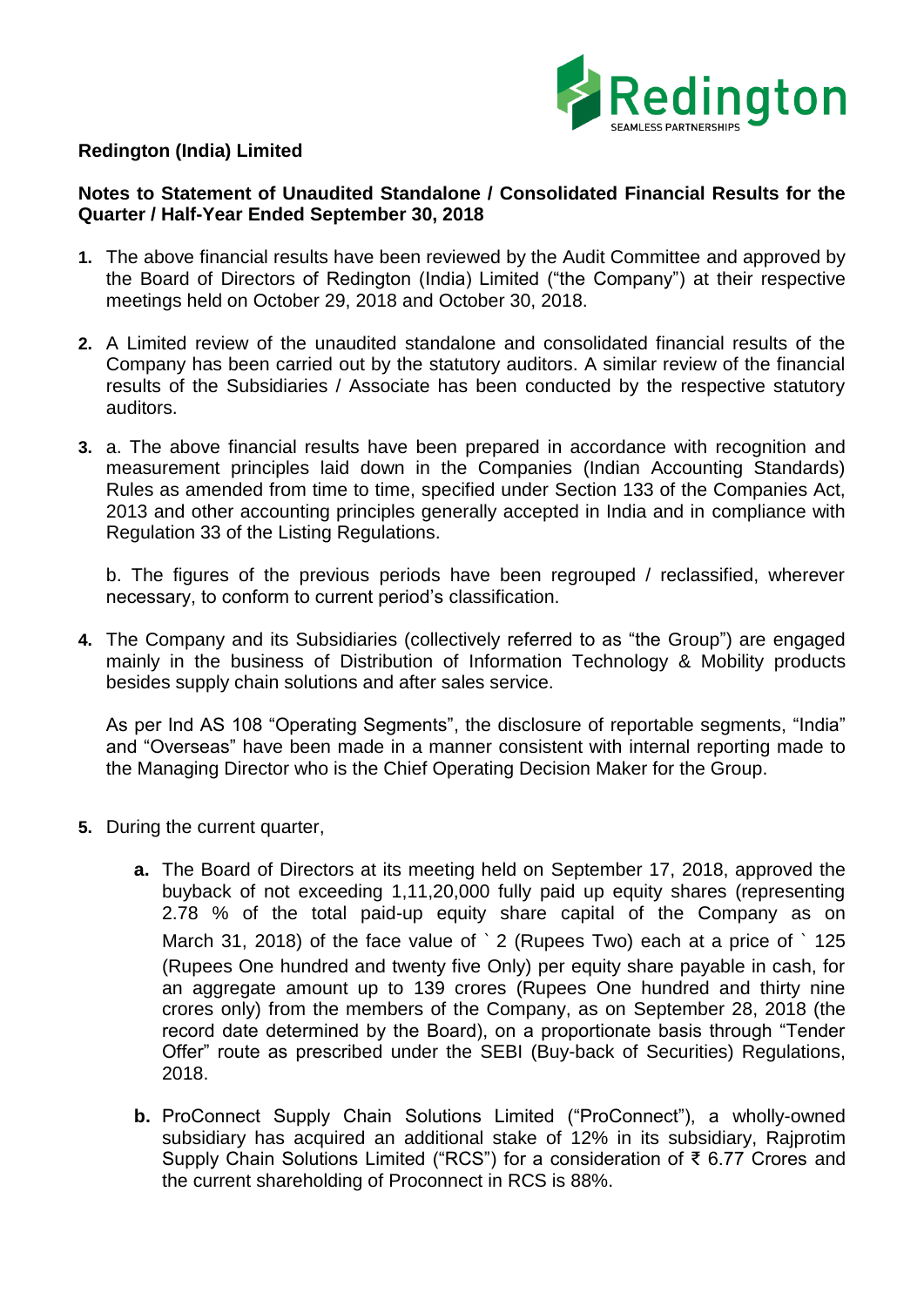

**6.** The Group has adopted Ind AS 115, Revenue from Contracts with Customers (which replaces earlier revenue recognition standards) with effect from April 1, 2018. The core principle of this standard is that the Group shall recognise revenue to depict the transfer of promised goods or services to customers in an amount that reflects the consideration to which the Group expects to be entitled in exchange for those goods or services. Under Ind AS 115, the Group recognises revenue when (or as) a performance obligation is satisfied, i.e. when 'control' of the goods or services underlying the particular performance obligation is transferred to the customer.

The Group has applied Ind AS 115 retrospectively to each of the prior reporting period. Accordingly, the information presented for the quarter ended September 30, 2017, Half-year ended September 30, 2017 and year ended March 31, 2018 has been restated.

Upon adoption of Ind AS 115, the Group has changed the accounting policy with respect to income from supplier schemes. Income from supplier rebates was hitherto classified as part of revenue from operations. The Group has adjusted supplier rebates against purchase of traded goods.

 The following table summarizes the impact of transition to Ind AS 115 on the amounts reported in the earlier periods:

|                                |                   |                  |                | ₹ In Crores         |                  |                |  |
|--------------------------------|-------------------|------------------|----------------|---------------------|------------------|----------------|--|
|                                | <b>Standalone</b> |                  |                | <b>Consolidated</b> |                  |                |  |
| <b>Particulars</b>             | Quarter           | <b>Half-Year</b> | Year           | Quarter             | <b>Half-Year</b> | Year           |  |
|                                | ended             | ended            | ended          | ended               | ended            | ended          |  |
|                                | <b>September</b>  | <b>September</b> | <b>March</b>   | <b>September</b>    | <b>September</b> | <b>March</b>   |  |
|                                | 30, 2017          | 30, 2017         | 31, 2018       | 30, 2017            | 30, 2017         | 31, 2018       |  |
|                                | <b>Unaudited</b>  | <b>Unaudited</b> | <b>Audited</b> | <b>Unaudited</b>    | <b>Unaudited</b> | <b>Audited</b> |  |
| <b>Revenue from</b>            |                   |                  |                |                     |                  |                |  |
| operations as                  |                   |                  |                |                     |                  |                |  |
| reported in                    | 3,874.11          | 7,402.36         | 15,262.58      | 10,543.63           | 20,415.97        | 43,459.41      |  |
| the earlier                    |                   |                  |                |                     |                  |                |  |
| periods                        |                   |                  |                |                     |                  |                |  |
| Effect on                      |                   |                  |                |                     |                  |                |  |
| adoption of Ind                | (127.47)          | (259.73)         | (418.37)       | (506.16)            | (1,004.58)       | (1,856.83)     |  |
| AS 115                         |                   |                  |                |                     |                  |                |  |
| <b>Revenue from</b>            |                   |                  |                |                     |                  |                |  |
| operations as                  | 3,746.64          | 7,142.63         | 14,844.21      | 10,037.47           | 19,411.39        | 41,602.58      |  |
| per the above                  |                   |                  |                |                     |                  |                |  |
| results                        |                   |                  |                |                     |                  |                |  |
| <b>Purchases of</b>            |                   |                  |                |                     |                  |                |  |
|                                |                   |                  |                |                     |                  |                |  |
| traded goods<br>as reported in | 3,258.84          | 6,624.75         | 14,004.50      | 9,379.66            | 18,676.00        | 40,754.92      |  |
| the earlier                    |                   |                  |                |                     |                  |                |  |
| periods                        |                   |                  |                |                     |                  |                |  |
| Effect on                      |                   |                  |                |                     |                  |                |  |
| adoption of Ind                | (127.47)          | (259.73)         | (418.37)       | (506.16)            | (1,004.58)       | (1,856.83)     |  |
| <b>AS 115</b>                  |                   |                  |                |                     |                  |                |  |
| <b>Purchase of</b>             |                   |                  |                |                     |                  |                |  |
| traded goods                   | 3,131.37          | 6,365.02         | 13,586.13      | 8,873.50            | 17,671.42        | 38,898.09      |  |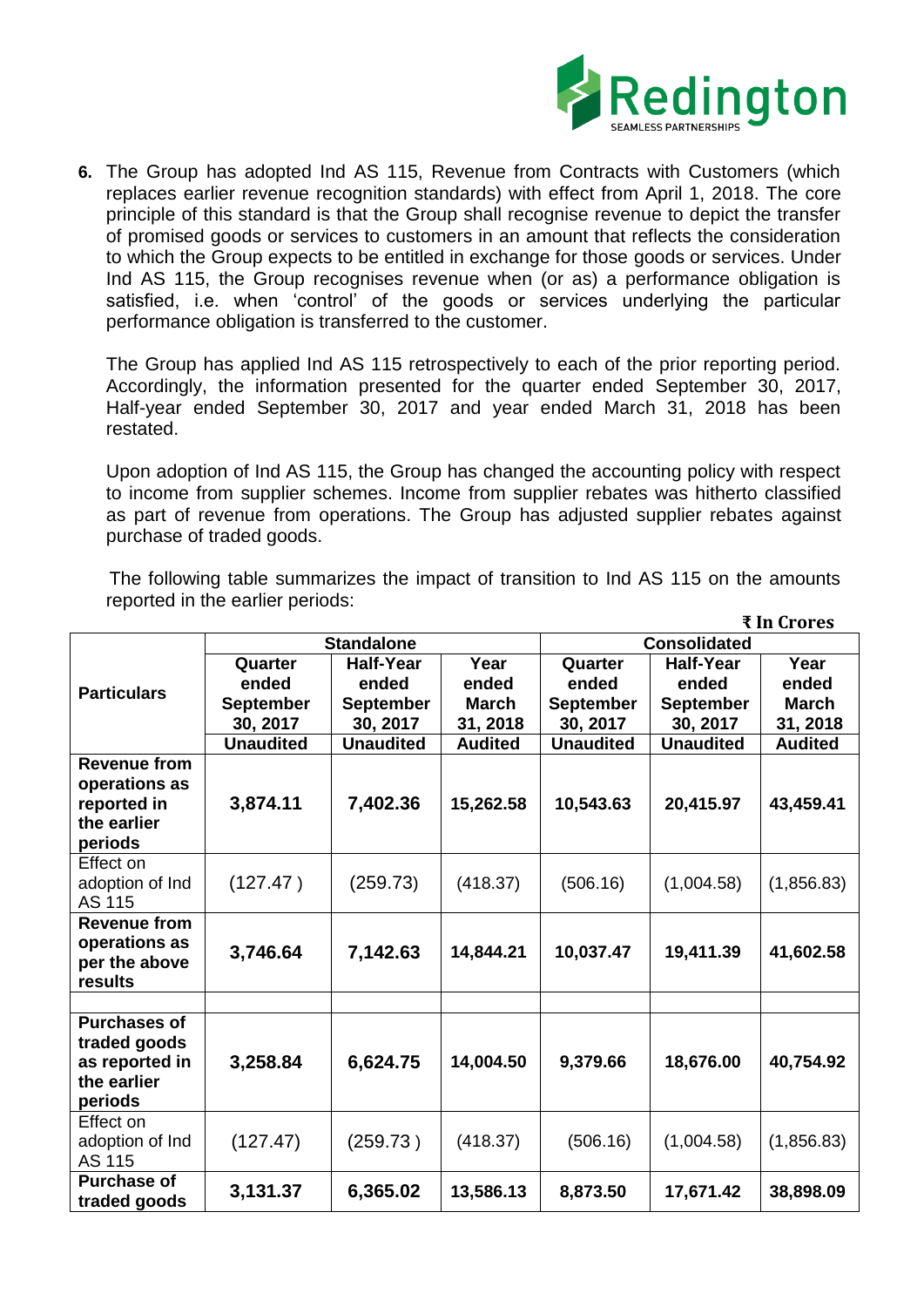

| as per the    |  |  |  |
|---------------|--|--|--|
| above results |  |  |  |

The following table summarises the impact of adopting Ind AS 115 on the Group's Financial Results for the Half-year/Quarter ended September 30, 2018 for each of the line items affected:

## **₹ In Crores**

# **Half-Year ended September 30, 2018**

| <b>Particulars</b>           | <b>Standalone</b>                                                |                            |             | <b>Consolidated</b>                                           |                                |                |
|------------------------------|------------------------------------------------------------------|----------------------------|-------------|---------------------------------------------------------------|--------------------------------|----------------|
|                              | <b>Amounts</b><br>without<br>adoption<br>οf<br><b>Ind AS 115</b> | Impact of<br>Ind AS<br>115 | As reported | <b>Amounts</b><br>without<br>adoption of<br><b>Ind AS 115</b> | Impact of<br><b>Ind AS 115</b> | As<br>reported |
| Revenue from<br>operations   | 7,946.29                                                         | (204.60)                   | 7,741.69    | 22,346.41                                                     | (1,023.00)                     | 21,323.41      |
| Purchases of<br>traded goods | 8,160.90                                                         | (204.60)                   | 7,956.30    | 21,659.42                                                     | (1,023.00)                     | 20,636.42      |

## **₹ In Crores**

# **Quarter-Year ended September 30, 2018**

|                              | <b>Standalone</b>                                                |                            |             | <b>Consolidated</b>                                           |                                |                 |  |
|------------------------------|------------------------------------------------------------------|----------------------------|-------------|---------------------------------------------------------------|--------------------------------|-----------------|--|
| <b>Particulars</b>           | <b>Amounts</b><br>without<br>adoption<br>Οf<br><b>Ind AS 115</b> | Impact of<br>Ind AS<br>115 | As reported | <b>Amounts</b><br>without<br>adoption of<br><b>Ind AS 115</b> | Impact of<br><b>Ind AS 115</b> | As.<br>reported |  |
| Revenue from                 |                                                                  |                            |             |                                                               |                                |                 |  |
| operations                   | 4,289.55                                                         | (118.41)                   | 4,171.14    | 11,607.30                                                     | (498.79)                       | 11,108.51       |  |
| Purchases of<br>traded goods | 4,635.52                                                         | (118.41)                   | 4,517.11    | 11,224.32                                                     | (498.79)                       | 10,725.53       |  |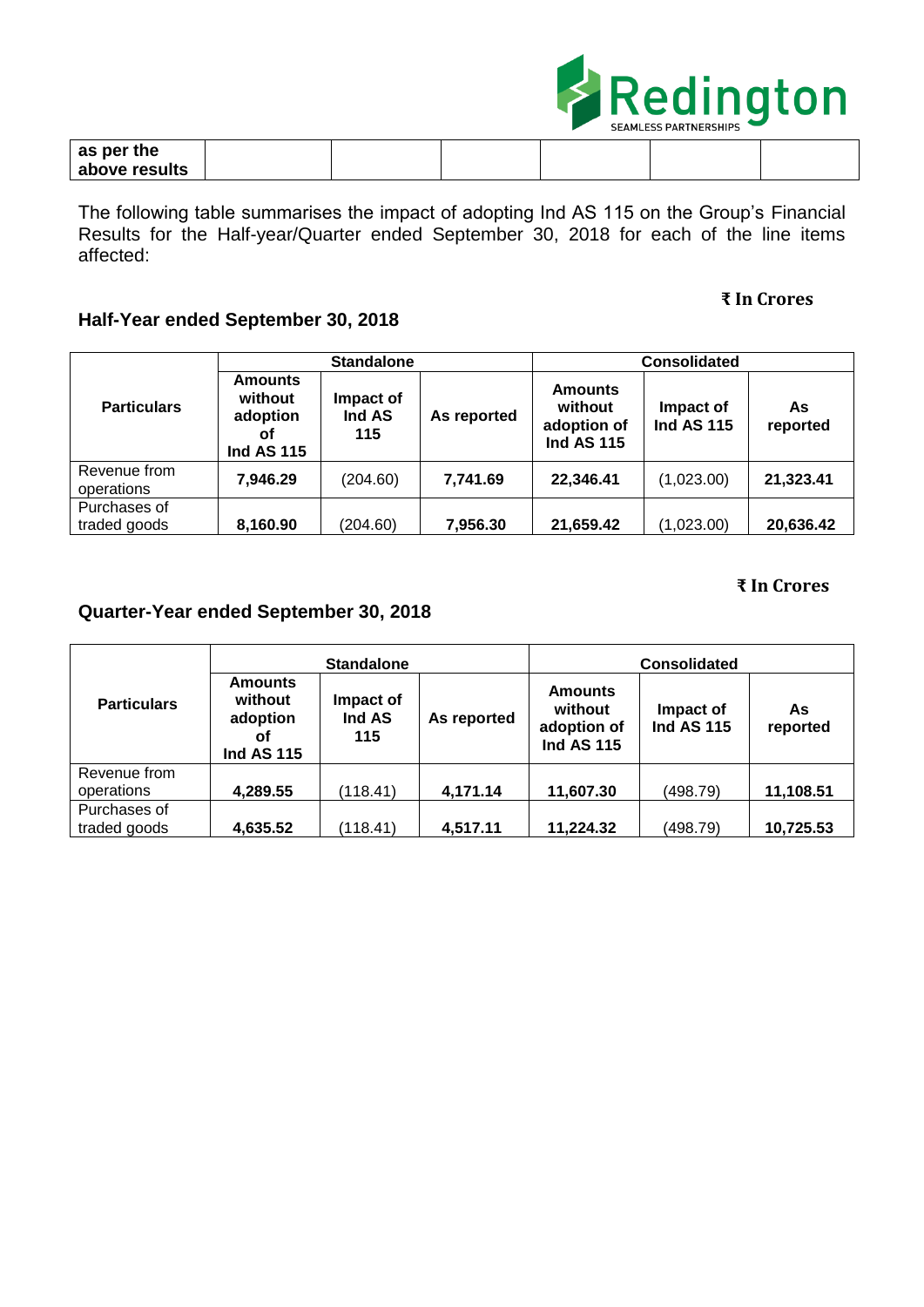

| 7. Statement of Assets and Liabilities                         |                     |                |                   |                |  |
|----------------------------------------------------------------|---------------------|----------------|-------------------|----------------|--|
|                                                                |                     |                |                   | (₹in Crores)   |  |
|                                                                | <b>Standalone</b>   |                | Consolidated      |                |  |
|                                                                | As at               | As at          | As at             | As at          |  |
| <b>Particulars</b>                                             | September 30,2018   | March 31, 2018 | September 30,2018 | March 31, 2018 |  |
|                                                                | <b>Unaudited</b>    | <b>Audited</b> | <b>Unaudited</b>  | Audited        |  |
| <b>ASSETS</b>                                                  |                     |                |                   |                |  |
| <b>Non-Current Assets</b>                                      |                     |                |                   |                |  |
| Property, Plant and Equipment                                  | 88.03               | 90.81          | 186.75            | 185.99         |  |
| Capital work-in progress                                       | 2.78                | 2.78           | 2.78              | 2.78           |  |
| Goodwill                                                       | $\bar{\phantom{a}}$ | $\mathcal{L}$  | 23.75             | 21.27          |  |
| Other Intangible Assets                                        | 0.81                | 0.94           | 294.71            | 262.88         |  |
| Intangible assets under development<br><b>Financial Assets</b> | 21.25               | 12.06          | 22.64             | 17.57          |  |
| Investments in Subsidiaries and Associate                      |                     |                | $\omega$          | $\sim$         |  |
| Others financial assets                                        | 609.28<br>3.51      | 605.06<br>3.80 | 25.48             | 21.17          |  |
| Deferred tax assets                                            | 15.70               | 15.27          | 25.30             | 25.10          |  |
|                                                                | 98.31               | 53.80          | 104.75            |                |  |
| Income tax assets<br>Other non-current assets                  | 47.74               | 41.08          | 51.37             | 57.52<br>45.07 |  |
|                                                                |                     |                |                   |                |  |
| Total non-current assets                                       | 887.41              | 825.60         | 737.53            | 639.35         |  |
| <b>Current Assets</b>                                          |                     |                |                   |                |  |
| Inventories                                                    | 1,651.79            | 1,089.48       | 3,885.97          | 3,106.62       |  |
| <b>Financial assets</b>                                        |                     |                |                   |                |  |
| Investments                                                    | $\omega$            | $\sim$         | 8.75              | 3.52           |  |
| Trade receivables                                              | 2,555.47            | 2,248.77       | 6,213.43          | 6,072.55       |  |
| Cash and cash equivalents                                      | 21.90               | 119.94         | 572.58            | 527.99         |  |
| Other bank balances                                            | 140.33              | 0.15           | 150.96            | 13.28          |  |
| Loans                                                          | 32.90               | 34.90          | 44.90             | 46.90          |  |
| Other financial assets                                         | 63.74               | 9.57           | 178.01            | 148.07         |  |
| Other current assets                                           | 198.30              | 120.53         | 449.86            | 306.48         |  |
| <b>Total Current Assets</b>                                    | 4,664.43            | 3,623.34       | 11,504.46         | 10,225.41      |  |
| Assets held for sale                                           |                     | 0.03           |                   | 0.03           |  |
| <b>Total assets</b>                                            | 5,551.84            | 4,448.97       | 12,241.99         | 10,864.79      |  |
| <b>EQUITY AND LIABILITIES</b>                                  |                     |                |                   |                |  |
|                                                                |                     |                |                   |                |  |
| Equity                                                         |                     |                |                   |                |  |
| Equity share capital                                           | 80.03               | 80.03          | 80.03             | 80.03          |  |
| Other equity                                                   | 1,580.86            | 1,609.43       | 3,776.70          | 3,450.53       |  |
| Equity attributable to the shareholders of the Company         | 1.660.89            | 1,689.46       | 3,856.73          | 3,530.56       |  |
| Non-controlling interests                                      | $\overline{a}$      | $\sim$         | 375.27            | 358.83         |  |
| <b>Total equity</b>                                            | 1,660.89            | 1,689.46       | 4,232.00          | 3,889.39       |  |
| <b>Liabilities</b>                                             |                     |                |                   |                |  |
| <b>Non-current liabilities</b>                                 |                     |                |                   |                |  |
| <b>Financial liabilities</b>                                   |                     |                |                   |                |  |
| <b>Borrowings</b>                                              | 2.26                | $\sim$         | 8.15              | 4.23           |  |
| Provisions                                                     | 14.24               | 13.49          | 93.00             | 81.82          |  |
| Deferred tax liabilities                                       | $\overline{a}$      |                | 2.07              | 1.49           |  |
| <b>Total Non-Current Liabilities</b>                           | 16.50               | 13.49          | 103.22            | 87.54          |  |
| <b>Current Liabilities</b>                                     |                     |                |                   |                |  |
| <b>Financial liabilities</b>                                   |                     |                |                   |                |  |
| <b>Borrowings</b>                                              | 1,070.84            | 766.27         | 1,724.04          | 1,453.56       |  |
| Trade payables                                                 | 2,513.16            | 1,659.66       | 5,463.78          | 4,684.00       |  |
| Other financial liabilities                                    | 161.48              | 187.42         | 316.74            | 292.69         |  |
| Provisions                                                     | 4.17                | 2.67           | 5.87              | 4.21           |  |
| <b>Current tax liabilities</b>                                 |                     |                | 36.43             | 26.21          |  |
| Other current liabilities                                      | 124.80              | 130.00         | 359.91            | 427.19         |  |
| <b>Total current liabilities</b>                               | 3,874.45            | 2,746.02       | 7,906.77          | 6,887.86       |  |
|                                                                |                     |                |                   |                |  |
| <b>Total liabilities</b>                                       | 3,890.95            | 2,759.51       | 8,009.99          | 6,975.40       |  |
| <b>Total equity and liabilities</b>                            | 5,551.84            | 4,448.97       | 12,241.99         | 10,864.79      |  |